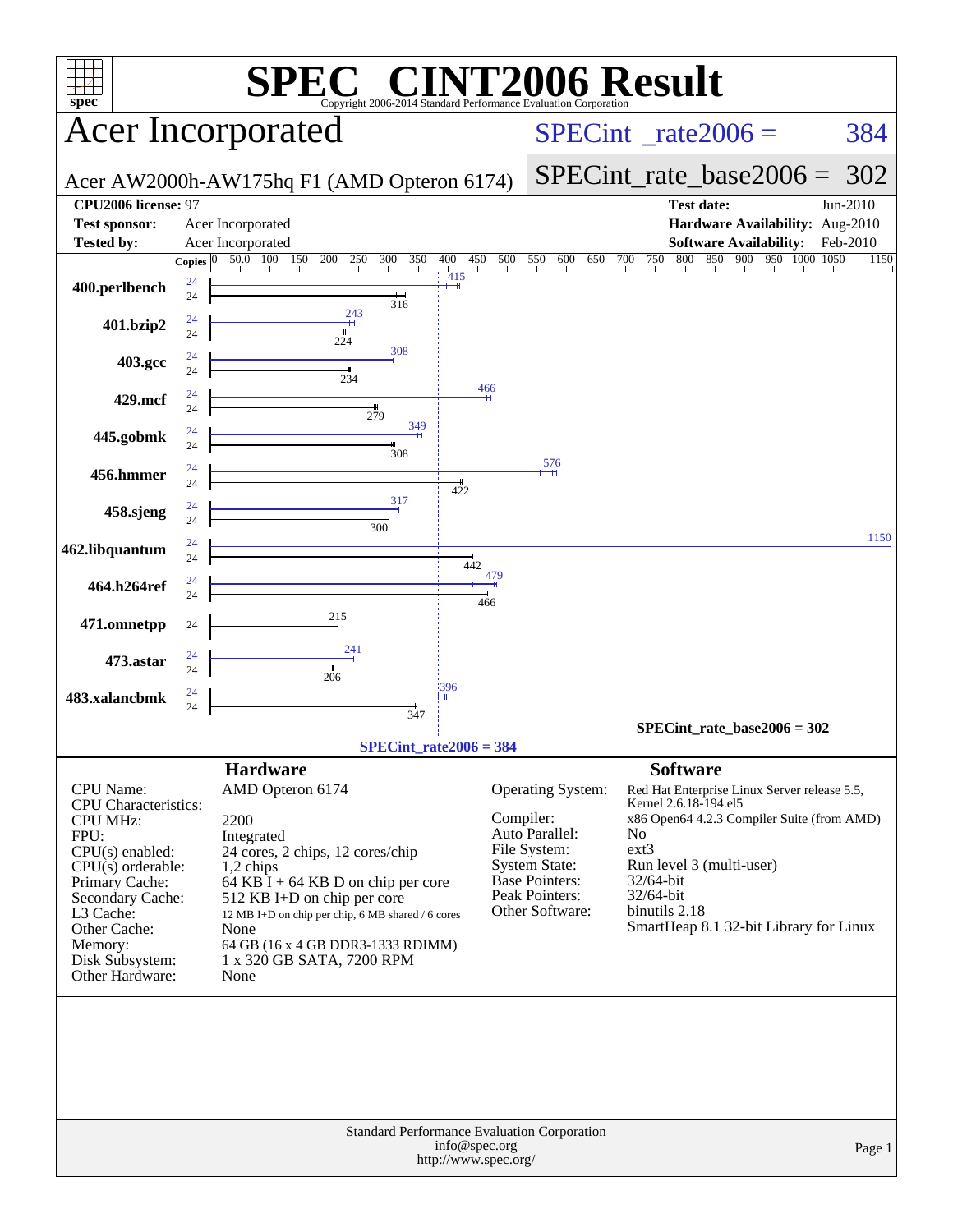

### Acer Incorporated

#### SPECint rate $2006 = 384$

Acer AW2000h-AW175hq F1 (AMD Opteron 6174)

[SPECint\\_rate\\_base2006 =](http://www.spec.org/auto/cpu2006/Docs/result-fields.html#SPECintratebase2006) 302

#### **[CPU2006 license:](http://www.spec.org/auto/cpu2006/Docs/result-fields.html#CPU2006license)** 97 **[Test date:](http://www.spec.org/auto/cpu2006/Docs/result-fields.html#Testdate)** Jun-2010

**[Test sponsor:](http://www.spec.org/auto/cpu2006/Docs/result-fields.html#Testsponsor)** Acer Incorporated **[Hardware Availability:](http://www.spec.org/auto/cpu2006/Docs/result-fields.html#HardwareAvailability)** Aug-2010 **[Tested by:](http://www.spec.org/auto/cpu2006/Docs/result-fields.html#Testedby)** Acer Incorporated **[Software Availability:](http://www.spec.org/auto/cpu2006/Docs/result-fields.html#SoftwareAvailability)** Feb-2010

#### **[Results Table](http://www.spec.org/auto/cpu2006/Docs/result-fields.html#ResultsTable)**

|                    |               |                |       | <b>Base</b>                                                                                              |            |                |            |               |                |              | <b>Peak</b>    |              |                |              |
|--------------------|---------------|----------------|-------|----------------------------------------------------------------------------------------------------------|------------|----------------|------------|---------------|----------------|--------------|----------------|--------------|----------------|--------------|
| <b>Benchmark</b>   | <b>Copies</b> | <b>Seconds</b> | Ratio | <b>Seconds</b>                                                                                           | Ratio      | <b>Seconds</b> | Ratio      | <b>Copies</b> | <b>Seconds</b> | <b>Ratio</b> | <b>Seconds</b> | <b>Ratio</b> | <b>Seconds</b> | <b>Ratio</b> |
| 400.perlbench      | 24            | 715            | 328   | 749                                                                                                      | 313        | 741            | <b>316</b> | 24            | 589            | 398          | 558            | 420          | 565            | 415          |
| 401.bzip2          | 24            | 1019           | 227   | 1035                                                                                                     | 224        | 1034           | 224        | 24            | 986            | 235          | 952            | 243          | 954            | 243          |
| $403.\mathrm{gcc}$ | 24            | 827            | 234   | 826                                                                                                      | 234        | 819            | 236        | 24            | 625            | 309          | 629            | 307          | 628            | <b>308</b>   |
| $429$ .mcf         | 24            | 785            | 279   | 778                                                                                                      | 281        | 792            | 277        | 24            | 470            | 466          | 464            | 472          | 470            | 465          |
| $445$ .gobmk       | 24            | 826            | 305   | 818                                                                                                      | 308        | 811            | 311        | 24            | 742            | 339          | 707            | 356          | 721            | 349          |
| 456.hmmer          | 24            | 531            | 422   | 528                                                                                                      | 424        | 532            | 421        | 24            | 384            | 583          | 389            | 576          | 403            | 556          |
| $458$ .sjeng       | 24            | 964            | 301   | 967                                                                                                      | <b>300</b> | 968            | 300l       | 24            | 915            | 317          | 914            | 318          | 916            | 317          |
| 462.libquantum     | 24            | 1124           | 442   | 1125                                                                                                     | 442        | 1125           | 442        | 24            | 434            | 1150         | 434            | 1150         | 434            | 1150         |
| 464.h264ref        | 24            | 1143           | 465   | 1139                                                                                                     | 466        | 1138           | 467        | 24            | 1102           | 482          | 1110           | 479          | 1201           | 442          |
| 471.omnetpp        | 24            | 698            | 215   | 697                                                                                                      | 215        | 698            | <b>215</b> | 24            | 698            | 215          | 697            | 215          | 698            | 215          |
| $473$ . astar      | 24            | 818            | 206   | 820                                                                                                      | 206        | 820            | 205        | 24            | 705            | 239          | 700            | 241          | 698            | 241          |
| 483.xalancbmk      | 24            | 479            | 346   | 477                                                                                                      | 347        | 477            | 347        | 24            | 431            | 384          | 416            | 398          | 419            | 396          |
|                    |               |                |       | Results appear in the order in which they were run. Bold underlined text indicates a median measurement. |            |                |            |               |                |              |                |              |                |              |

#### **[Submit Notes](http://www.spec.org/auto/cpu2006/Docs/result-fields.html#SubmitNotes)**

The config file option 'submit' was used. 'numactl' was used to bind copies to the cores. See the configuration file for details.

#### **[Operating System Notes](http://www.spec.org/auto/cpu2006/Docs/result-fields.html#OperatingSystemNotes)**

'ulimit -s unlimited' was used to set environment stack size 'ulimit -l 2097152' was used to set environment locked pages in memory limit

Set vm/nr\_hugepages=10800 in /etc/sysctl.conf mount -t hugetlbfs nodev /mnt/hugepages

#### **[General Notes](http://www.spec.org/auto/cpu2006/Docs/result-fields.html#GeneralNotes)**

Environment variables set by runspec before the start of the run: HUGETLB\_LIMIT = "450" LD\_LIBRARY\_PATH = "/usr/cpu2006/amd1002mc-rate-libs-revA/64:/usr/cpu2006/amd1002mc-rate-libs-revA/32"

The x86 Open64 Compiler Suite is only available from (and supported by) AMD at <http://developer.amd.com/cpu/open64>

This result was measured on the Gateway GW2000h-GW175hq F1. The Acer AW2000h-AW175hq F1 and Gateway GW2000h-GW175hq F1 are electronically equivalent.

> Standard Performance Evaluation Corporation [info@spec.org](mailto:info@spec.org) <http://www.spec.org/>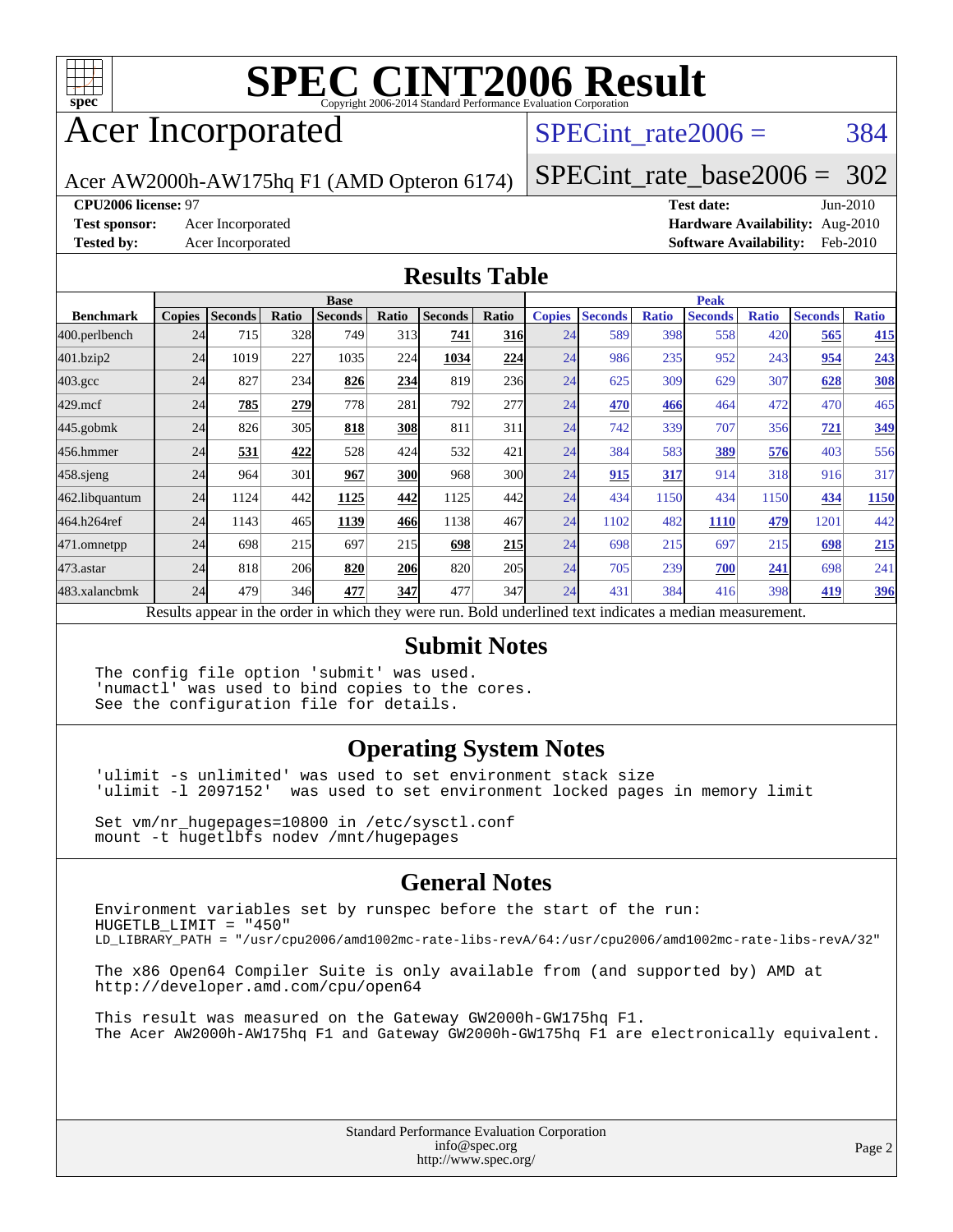

### Acer Incorporated

SPECint rate $2006 = 384$ 

[SPECint\\_rate\\_base2006 =](http://www.spec.org/auto/cpu2006/Docs/result-fields.html#SPECintratebase2006) 302

Acer AW2000h-AW175hq F1 (AMD Opteron 6174)

**[Tested by:](http://www.spec.org/auto/cpu2006/Docs/result-fields.html#Testedby)** Acer Incorporated **[Software Availability:](http://www.spec.org/auto/cpu2006/Docs/result-fields.html#SoftwareAvailability)** Feb-2010

**[CPU2006 license:](http://www.spec.org/auto/cpu2006/Docs/result-fields.html#CPU2006license)** 97 **[Test date:](http://www.spec.org/auto/cpu2006/Docs/result-fields.html#Testdate)** Jun-2010 **[Test sponsor:](http://www.spec.org/auto/cpu2006/Docs/result-fields.html#Testsponsor)** Acer Incorporated **[Hardware Availability:](http://www.spec.org/auto/cpu2006/Docs/result-fields.html#HardwareAvailability)** Aug-2010

#### **[Base Compiler Invocation](http://www.spec.org/auto/cpu2006/Docs/result-fields.html#BaseCompilerInvocation)**

[C benchmarks](http://www.spec.org/auto/cpu2006/Docs/result-fields.html#Cbenchmarks): [opencc](http://www.spec.org/cpu2006/results/res2010q3/cpu2006-20100706-12354.flags.html#user_CCbase_Fopencc)

[C++ benchmarks:](http://www.spec.org/auto/cpu2006/Docs/result-fields.html#CXXbenchmarks) [openCC](http://www.spec.org/cpu2006/results/res2010q3/cpu2006-20100706-12354.flags.html#user_CXXbase_FopenCC)

#### **[Base Portability Flags](http://www.spec.org/auto/cpu2006/Docs/result-fields.html#BasePortabilityFlags)**

 400.perlbench: [-DSPEC\\_CPU\\_LP64](http://www.spec.org/cpu2006/results/res2010q3/cpu2006-20100706-12354.flags.html#b400.perlbench_basePORTABILITY_DSPEC_CPU_LP64) [-DSPEC\\_CPU\\_LINUX\\_X64](http://www.spec.org/cpu2006/results/res2010q3/cpu2006-20100706-12354.flags.html#b400.perlbench_baseCPORTABILITY_DSPEC_CPU_LINUX_X64) 401.bzip2: [-DSPEC\\_CPU\\_LP64](http://www.spec.org/cpu2006/results/res2010q3/cpu2006-20100706-12354.flags.html#suite_basePORTABILITY401_bzip2_DSPEC_CPU_LP64) 403.gcc: [-DSPEC\\_CPU\\_LP64](http://www.spec.org/cpu2006/results/res2010q3/cpu2006-20100706-12354.flags.html#suite_basePORTABILITY403_gcc_DSPEC_CPU_LP64) 429.mcf: [-DSPEC\\_CPU\\_LP64](http://www.spec.org/cpu2006/results/res2010q3/cpu2006-20100706-12354.flags.html#suite_basePORTABILITY429_mcf_DSPEC_CPU_LP64) 445.gobmk: [-DSPEC\\_CPU\\_LP64](http://www.spec.org/cpu2006/results/res2010q3/cpu2006-20100706-12354.flags.html#suite_basePORTABILITY445_gobmk_DSPEC_CPU_LP64) 456.hmmer: [-DSPEC\\_CPU\\_LP64](http://www.spec.org/cpu2006/results/res2010q3/cpu2006-20100706-12354.flags.html#suite_basePORTABILITY456_hmmer_DSPEC_CPU_LP64) 458.sjeng: [-DSPEC\\_CPU\\_LP64](http://www.spec.org/cpu2006/results/res2010q3/cpu2006-20100706-12354.flags.html#suite_basePORTABILITY458_sjeng_DSPEC_CPU_LP64) 462.libquantum: [-DSPEC\\_CPU\\_LP64](http://www.spec.org/cpu2006/results/res2010q3/cpu2006-20100706-12354.flags.html#suite_basePORTABILITY462_libquantum_DSPEC_CPU_LP64) [-DSPEC\\_CPU\\_LINUX](http://www.spec.org/cpu2006/results/res2010q3/cpu2006-20100706-12354.flags.html#b462.libquantum_baseCPORTABILITY_DSPEC_CPU_LINUX) 464.h264ref: [-DSPEC\\_CPU\\_LP64](http://www.spec.org/cpu2006/results/res2010q3/cpu2006-20100706-12354.flags.html#suite_basePORTABILITY464_h264ref_DSPEC_CPU_LP64) 483.xalancbmk: [-DSPEC\\_CPU\\_LINUX](http://www.spec.org/cpu2006/results/res2010q3/cpu2006-20100706-12354.flags.html#b483.xalancbmk_baseCXXPORTABILITY_DSPEC_CPU_LINUX)

#### **[Base Optimization Flags](http://www.spec.org/auto/cpu2006/Docs/result-fields.html#BaseOptimizationFlags)**

[C benchmarks](http://www.spec.org/auto/cpu2006/Docs/result-fields.html#Cbenchmarks):

[-march=barcelona](http://www.spec.org/cpu2006/results/res2010q3/cpu2006-20100706-12354.flags.html#user_CCbase_F-march_8ea39521cada96f307a04d0b8b9c6ffb) [-mso](http://www.spec.org/cpu2006/results/res2010q3/cpu2006-20100706-12354.flags.html#user_CCbase_F-mso) [-Ofast](http://www.spec.org/cpu2006/results/res2010q3/cpu2006-20100706-12354.flags.html#user_CCbase_F-Ofast) [-CG:local\\_sched\\_alg=1](http://www.spec.org/cpu2006/results/res2010q3/cpu2006-20100706-12354.flags.html#user_CCbase_F-CG:local_sched_alg_2175ca61f1a2717f1ec57b14995b9e7a) [-HP:bdt=2m:heap=2m](http://www.spec.org/cpu2006/results/res2010q3/cpu2006-20100706-12354.flags.html#user_CCbase_F-HUGEPAGE_855e97383b49831f390a2af16fe7202f)

[C++ benchmarks:](http://www.spec.org/auto/cpu2006/Docs/result-fields.html#CXXbenchmarks)

[-march=barcelona](http://www.spec.org/cpu2006/results/res2010q3/cpu2006-20100706-12354.flags.html#user_CXXbase_F-march_8ea39521cada96f307a04d0b8b9c6ffb) [-mso](http://www.spec.org/cpu2006/results/res2010q3/cpu2006-20100706-12354.flags.html#user_CXXbase_F-mso) [-Ofast](http://www.spec.org/cpu2006/results/res2010q3/cpu2006-20100706-12354.flags.html#user_CXXbase_F-Ofast) [-m32](http://www.spec.org/cpu2006/results/res2010q3/cpu2006-20100706-12354.flags.html#user_CXXbase_F-m32) [-INLINE:aggressive=on](http://www.spec.org/cpu2006/results/res2010q3/cpu2006-20100706-12354.flags.html#user_CXXbase_F-INLINE:aggressive_e14807c0a1e56a6a83cb25ab07c7ae8a) [-CG:cmp\\_peep=on](http://www.spec.org/cpu2006/results/res2010q3/cpu2006-20100706-12354.flags.html#user_CXXbase_F-CG:cmp_peep_ab90c979e95bee1f1f617a32622424ed) [-L/root/work/libraries/SmartHeap-8.1/lib -lsmartheap](http://www.spec.org/cpu2006/results/res2010q3/cpu2006-20100706-12354.flags.html#user_CXXbase_F-L_lib_directory_lsmartheap_9ab549d8336b8b0ffe7b94e3ae706265)

#### **[Peak Compiler Invocation](http://www.spec.org/auto/cpu2006/Docs/result-fields.html#PeakCompilerInvocation)**

[C benchmarks](http://www.spec.org/auto/cpu2006/Docs/result-fields.html#Cbenchmarks): [opencc](http://www.spec.org/cpu2006/results/res2010q3/cpu2006-20100706-12354.flags.html#user_CCpeak_Fopencc)

[C++ benchmarks:](http://www.spec.org/auto/cpu2006/Docs/result-fields.html#CXXbenchmarks) [openCC](http://www.spec.org/cpu2006/results/res2010q3/cpu2006-20100706-12354.flags.html#user_CXXpeak_FopenCC)

### **[Peak Portability Flags](http://www.spec.org/auto/cpu2006/Docs/result-fields.html#PeakPortabilityFlags)**

 400.perlbench: [-DSPEC\\_CPU\\_LP64](http://www.spec.org/cpu2006/results/res2010q3/cpu2006-20100706-12354.flags.html#b400.perlbench_peakPORTABILITY_DSPEC_CPU_LP64) [-DSPEC\\_CPU\\_LINUX\\_X64](http://www.spec.org/cpu2006/results/res2010q3/cpu2006-20100706-12354.flags.html#b400.perlbench_peakCPORTABILITY_DSPEC_CPU_LINUX_X64) 401.bzip2: [-DSPEC\\_CPU\\_LP64](http://www.spec.org/cpu2006/results/res2010q3/cpu2006-20100706-12354.flags.html#suite_peakPORTABILITY401_bzip2_DSPEC_CPU_LP64) 445.gobmk: [-DSPEC\\_CPU\\_LP64](http://www.spec.org/cpu2006/results/res2010q3/cpu2006-20100706-12354.flags.html#suite_peakPORTABILITY445_gobmk_DSPEC_CPU_LP64)

Continued on next page

Standard Performance Evaluation Corporation [info@spec.org](mailto:info@spec.org) <http://www.spec.org/>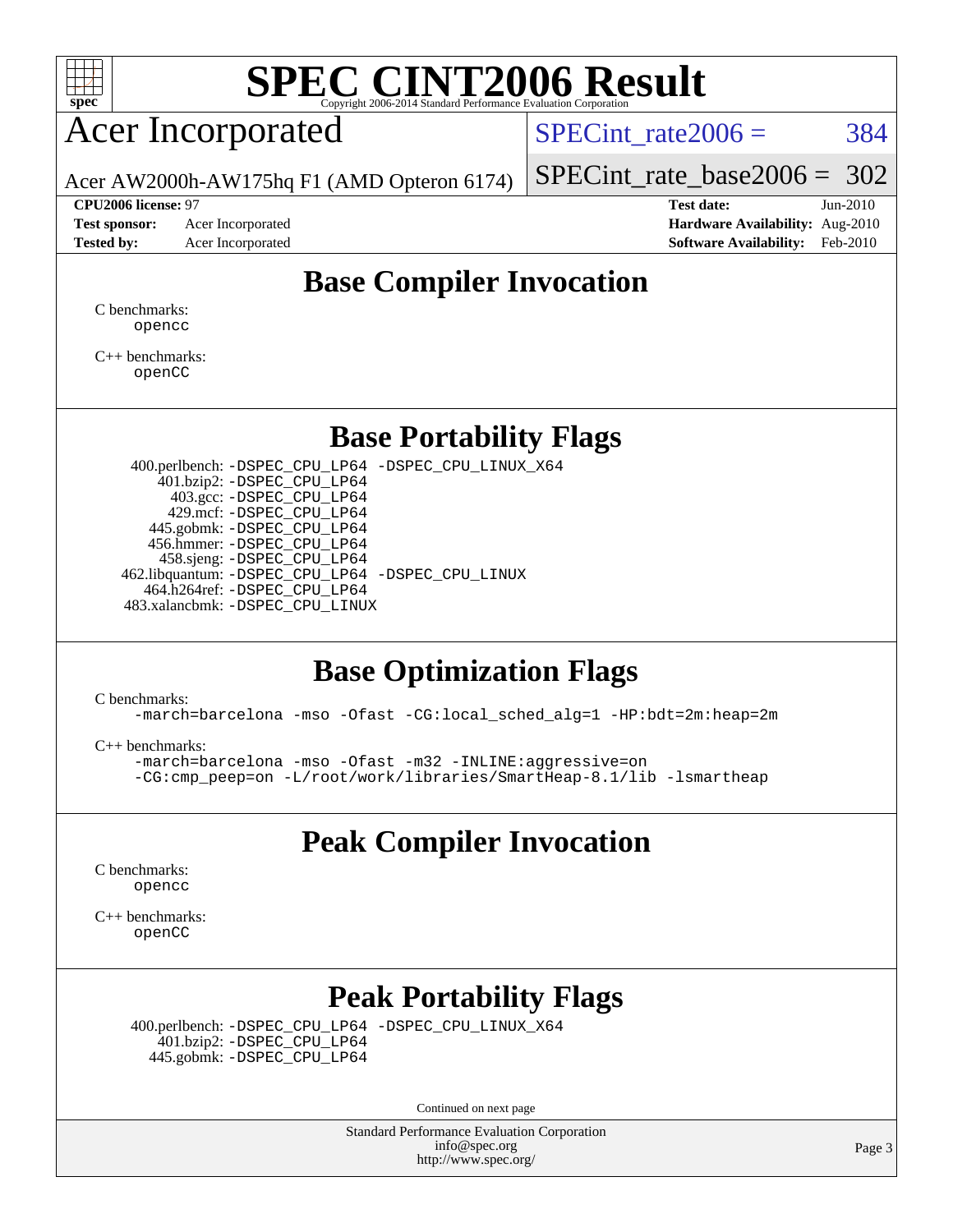

Acer Incorporated

 $SPECTnt_rate2006 = 384$ 

[SPECint\\_rate\\_base2006 =](http://www.spec.org/auto/cpu2006/Docs/result-fields.html#SPECintratebase2006) 302

**[CPU2006 license:](http://www.spec.org/auto/cpu2006/Docs/result-fields.html#CPU2006license)** 97 **[Test date:](http://www.spec.org/auto/cpu2006/Docs/result-fields.html#Testdate)** Jun-2010 **[Test sponsor:](http://www.spec.org/auto/cpu2006/Docs/result-fields.html#Testsponsor)** Acer Incorporated **[Hardware Availability:](http://www.spec.org/auto/cpu2006/Docs/result-fields.html#HardwareAvailability)** Aug-2010 **[Tested by:](http://www.spec.org/auto/cpu2006/Docs/result-fields.html#Testedby)** Acer Incorporated **[Software Availability:](http://www.spec.org/auto/cpu2006/Docs/result-fields.html#SoftwareAvailability)** Feb-2010

### **[Peak Portability Flags \(Continued\)](http://www.spec.org/auto/cpu2006/Docs/result-fields.html#PeakPortabilityFlags)**

 456.hmmer: [-DSPEC\\_CPU\\_LP64](http://www.spec.org/cpu2006/results/res2010q3/cpu2006-20100706-12354.flags.html#suite_peakPORTABILITY456_hmmer_DSPEC_CPU_LP64) 458.sjeng: [-DSPEC\\_CPU\\_LP64](http://www.spec.org/cpu2006/results/res2010q3/cpu2006-20100706-12354.flags.html#suite_peakPORTABILITY458_sjeng_DSPEC_CPU_LP64) 462.libquantum: [-DSPEC\\_CPU\\_LP64](http://www.spec.org/cpu2006/results/res2010q3/cpu2006-20100706-12354.flags.html#suite_peakPORTABILITY462_libquantum_DSPEC_CPU_LP64) [-DSPEC\\_CPU\\_LINUX](http://www.spec.org/cpu2006/results/res2010q3/cpu2006-20100706-12354.flags.html#b462.libquantum_peakCPORTABILITY_DSPEC_CPU_LINUX) 464.h264ref: [-DSPEC\\_CPU\\_LP64](http://www.spec.org/cpu2006/results/res2010q3/cpu2006-20100706-12354.flags.html#suite_peakPORTABILITY464_h264ref_DSPEC_CPU_LP64) 483.xalancbmk: [-DSPEC\\_CPU\\_LINUX](http://www.spec.org/cpu2006/results/res2010q3/cpu2006-20100706-12354.flags.html#b483.xalancbmk_peakCXXPORTABILITY_DSPEC_CPU_LINUX)

Acer AW2000h-AW175hq F1 (AMD Opteron 6174)

#### **[Peak Optimization Flags](http://www.spec.org/auto/cpu2006/Docs/result-fields.html#PeakOptimizationFlags)**

[C benchmarks](http://www.spec.org/auto/cpu2006/Docs/result-fields.html#Cbenchmarks):

Standard Performance Evaluation Corporation [info@spec.org](mailto:info@spec.org) <http://www.spec.org/> Page 4 400.perlbench: [-march=barcelona](http://www.spec.org/cpu2006/results/res2010q3/cpu2006-20100706-12354.flags.html#user_peakCCLD400_perlbench_F-march_8ea39521cada96f307a04d0b8b9c6ffb) [-mso](http://www.spec.org/cpu2006/results/res2010q3/cpu2006-20100706-12354.flags.html#user_peakCCLD400_perlbench_F-mso) [-fb\\_create fbdata](http://www.spec.org/cpu2006/results/res2010q3/cpu2006-20100706-12354.flags.html#user_peakPASS1_CFLAGSPASS1_LDFLAGS400_perlbench_F-fb_create_filename)(pass 1) [-fb\\_opt fbdata](http://www.spec.org/cpu2006/results/res2010q3/cpu2006-20100706-12354.flags.html#user_peakPASS2_CFLAGSPASS2_LDFLAGS400_perlbench_F-fb_opt_filename)(pass 2) [-Ofast](http://www.spec.org/cpu2006/results/res2010q3/cpu2006-20100706-12354.flags.html#user_peakCOPTIMIZE400_perlbench_F-Ofast) [-IPA:plimit=20000](http://www.spec.org/cpu2006/results/res2010q3/cpu2006-20100706-12354.flags.html#user_peakCOPTIMIZE400_perlbench_F-IPA:plimit_89e6fd9421ace0d5dab294a0a1b8be33) [-LNO:opt=0](http://www.spec.org/cpu2006/results/res2010q3/cpu2006-20100706-12354.flags.html#user_peakCOPTIMIZE400_perlbench_F-LNO:opt_b91e8b13d06f45039299c6496cc69a5f) [-OPT:unroll\\_times\\_max=8](http://www.spec.org/cpu2006/results/res2010q3/cpu2006-20100706-12354.flags.html#user_peakCOPTIMIZE400_perlbench_F-OPT:unroll_times_max_1ad8852298ca2c36a68b2d007aae0e22) [-OPT:unroll\\_size=256](http://www.spec.org/cpu2006/results/res2010q3/cpu2006-20100706-12354.flags.html#user_peakCOPTIMIZE400_perlbench_F-OPT:unroll_size_dfa492f42f50f580c3837c8b22d14f27) [-OPT:unroll\\_level=2](http://www.spec.org/cpu2006/results/res2010q3/cpu2006-20100706-12354.flags.html#user_peakCOPTIMIZE400_perlbench_F-OPT:unroll_level_2cd767e66711a193dd7aad8ffe1e4d20) [-OPT:keep\\_ext=on](http://www.spec.org/cpu2006/results/res2010q3/cpu2006-20100706-12354.flags.html#user_peakCOPTIMIZE400_perlbench_F-OPT:keep_ext_4dbb9969188886aadf10437ce9577910) [-WOPT:if\\_conv=0](http://www.spec.org/cpu2006/results/res2010q3/cpu2006-20100706-12354.flags.html#user_peakCOPTIMIZE400_perlbench_F-WOPT:if_conv_3763321a358ff896b32d6152fd83e145) [-CG:local\\_sched\\_alg=1](http://www.spec.org/cpu2006/results/res2010q3/cpu2006-20100706-12354.flags.html#user_peakCOPTIMIZE400_perlbench_F-CG:local_sched_alg_2175ca61f1a2717f1ec57b14995b9e7a) [-CG:unroll\\_fb\\_req=on](http://www.spec.org/cpu2006/results/res2010q3/cpu2006-20100706-12354.flags.html#user_peakCOPTIMIZE400_perlbench_F-CG:unroll_fb_req_6669f978801820a53c68eded7a4f0485) [-HP:bdt=2m:heap=2m](http://www.spec.org/cpu2006/results/res2010q3/cpu2006-20100706-12354.flags.html#user_peakCOPTIMIZE400_perlbench_F-HUGEPAGE_855e97383b49831f390a2af16fe7202f) 401.bzip2: [-march=barcelona](http://www.spec.org/cpu2006/results/res2010q3/cpu2006-20100706-12354.flags.html#user_peakCCLD401_bzip2_F-march_8ea39521cada96f307a04d0b8b9c6ffb) [-mso](http://www.spec.org/cpu2006/results/res2010q3/cpu2006-20100706-12354.flags.html#user_peakCCLD401_bzip2_F-mso) [-fb\\_create fbdata](http://www.spec.org/cpu2006/results/res2010q3/cpu2006-20100706-12354.flags.html#user_peakPASS1_CFLAGSPASS1_LDFLAGS401_bzip2_F-fb_create_filename)(pass 1) [-fb\\_opt fbdata](http://www.spec.org/cpu2006/results/res2010q3/cpu2006-20100706-12354.flags.html#user_peakPASS2_CFLAGSPASS2_LDFLAGS401_bzip2_F-fb_opt_filename)(pass 2) [-O3](http://www.spec.org/cpu2006/results/res2010q3/cpu2006-20100706-12354.flags.html#user_peakCOPTIMIZE401_bzip2_F-O3) [-OPT:alias=disjoint](http://www.spec.org/cpu2006/results/res2010q3/cpu2006-20100706-12354.flags.html#user_peakCOPTIMIZE401_bzip2_F-OPT:alias_af85d624bc8c113f27b06a81a9df063d) [-OPT:goto=off](http://www.spec.org/cpu2006/results/res2010q3/cpu2006-20100706-12354.flags.html#user_peakCOPTIMIZE401_bzip2_F-OPT:goto_b8760493db7ddb90acc865b6d90bb5de) [-CG:local\\_sched\\_alg=1](http://www.spec.org/cpu2006/results/res2010q3/cpu2006-20100706-12354.flags.html#user_peakCOPTIMIZE401_bzip2_F-CG:local_sched_alg_2175ca61f1a2717f1ec57b14995b9e7a) [-HP:bdt=2m:heap=2m](http://www.spec.org/cpu2006/results/res2010q3/cpu2006-20100706-12354.flags.html#user_peakCOPTIMIZE401_bzip2_F-HUGEPAGE_855e97383b49831f390a2af16fe7202f) 403.gcc: [-march=barcelona](http://www.spec.org/cpu2006/results/res2010q3/cpu2006-20100706-12354.flags.html#user_peakCCLD403_gcc_F-march_8ea39521cada96f307a04d0b8b9c6ffb) [-mso](http://www.spec.org/cpu2006/results/res2010q3/cpu2006-20100706-12354.flags.html#user_peakCCLD403_gcc_F-mso) [-fb\\_create fbdata](http://www.spec.org/cpu2006/results/res2010q3/cpu2006-20100706-12354.flags.html#user_peakPASS1_CFLAGSPASS1_LDFLAGS403_gcc_F-fb_create_filename)(pass 1) [-fb\\_opt fbdata](http://www.spec.org/cpu2006/results/res2010q3/cpu2006-20100706-12354.flags.html#user_peakPASS2_CFLAGSPASS2_LDFLAGS403_gcc_F-fb_opt_filename)(pass 2) [-Ofast](http://www.spec.org/cpu2006/results/res2010q3/cpu2006-20100706-12354.flags.html#user_peakCOPTIMIZE403_gcc_F-Ofast) [-LNO:trip\\_count=256](http://www.spec.org/cpu2006/results/res2010q3/cpu2006-20100706-12354.flags.html#user_peakCOPTIMIZE403_gcc_F-LNO:trip_count_fda57506a3ecf9651535a9a8fb03b434) [-LNO:prefetch\\_ahead=10](http://www.spec.org/cpu2006/results/res2010q3/cpu2006-20100706-12354.flags.html#user_peakCOPTIMIZE403_gcc_F-LNO:prefetch_ahead_dd92ad2fa0fda9c22e1b1c18e5a8e304) [-CG:cmp\\_peep=on](http://www.spec.org/cpu2006/results/res2010q3/cpu2006-20100706-12354.flags.html#user_peakCOPTIMIZE403_gcc_F-CG:cmp_peep_ab90c979e95bee1f1f617a32622424ed) [-m32](http://www.spec.org/cpu2006/results/res2010q3/cpu2006-20100706-12354.flags.html#user_peakCOPTIMIZE403_gcc_F-m32) [-HP:bdt=2m:heap=2m](http://www.spec.org/cpu2006/results/res2010q3/cpu2006-20100706-12354.flags.html#user_peakCOPTIMIZE403_gcc_F-HUGEPAGE_855e97383b49831f390a2af16fe7202f) [-GRA:unspill=on](http://www.spec.org/cpu2006/results/res2010q3/cpu2006-20100706-12354.flags.html#user_peakCOPTIMIZE403_gcc_F-GRA:unspill_1a6c98043856890311246be72b057593) [-IPA:small\\_pu=200](http://www.spec.org/cpu2006/results/res2010q3/cpu2006-20100706-12354.flags.html#user_peakCOPTIMIZE403_gcc_F-IPA:small_pu_9e003d10925fc6bd9336e5337d9e3a22) 429.mcf: [-march=barcelona](http://www.spec.org/cpu2006/results/res2010q3/cpu2006-20100706-12354.flags.html#user_peakCCLD429_mcf_F-march_8ea39521cada96f307a04d0b8b9c6ffb) [-mso](http://www.spec.org/cpu2006/results/res2010q3/cpu2006-20100706-12354.flags.html#user_peakCCLD429_mcf_F-mso) [-O3](http://www.spec.org/cpu2006/results/res2010q3/cpu2006-20100706-12354.flags.html#user_peakCOPTIMIZE429_mcf_F-O3) [-ipa](http://www.spec.org/cpu2006/results/res2010q3/cpu2006-20100706-12354.flags.html#user_peakCOPTIMIZE429_mcf_F-ipa) [-INLINE:aggressive=on](http://www.spec.org/cpu2006/results/res2010q3/cpu2006-20100706-12354.flags.html#user_peakCOPTIMIZE429_mcf_F-INLINE:aggressive_e14807c0a1e56a6a83cb25ab07c7ae8a) [-CG:gcm=off](http://www.spec.org/cpu2006/results/res2010q3/cpu2006-20100706-12354.flags.html#user_peakCOPTIMIZE429_mcf_F-CG:gcm_3afc0477d086a9a9afc1ccea25488f06) [-GRA:prioritize\\_by\\_density=on](http://www.spec.org/cpu2006/results/res2010q3/cpu2006-20100706-12354.flags.html#user_peakCOPTIMIZE429_mcf_F-GRA:prioritize_by_density_342c4fb73fe18829f920373223f095a5) [-m32](http://www.spec.org/cpu2006/results/res2010q3/cpu2006-20100706-12354.flags.html#user_peakCOPTIMIZE429_mcf_F-m32) [-HP:bdt=2m:heap=2m](http://www.spec.org/cpu2006/results/res2010q3/cpu2006-20100706-12354.flags.html#user_peakCOPTIMIZE429_mcf_F-HUGEPAGE_855e97383b49831f390a2af16fe7202f) 445.gobmk: [-march=barcelona](http://www.spec.org/cpu2006/results/res2010q3/cpu2006-20100706-12354.flags.html#user_peakCCLD445_gobmk_F-march_8ea39521cada96f307a04d0b8b9c6ffb) [-mso](http://www.spec.org/cpu2006/results/res2010q3/cpu2006-20100706-12354.flags.html#user_peakCCLD445_gobmk_F-mso) [-fb\\_create fbdata](http://www.spec.org/cpu2006/results/res2010q3/cpu2006-20100706-12354.flags.html#user_peakPASS1_CFLAGSPASS1_LDFLAGS445_gobmk_F-fb_create_filename)(pass 1) [-fb\\_opt fbdata](http://www.spec.org/cpu2006/results/res2010q3/cpu2006-20100706-12354.flags.html#user_peakPASS2_CFLAGSPASS2_LDFLAGS445_gobmk_F-fb_opt_filename)(pass 2) [-O3](http://www.spec.org/cpu2006/results/res2010q3/cpu2006-20100706-12354.flags.html#user_peakCOPTIMIZE445_gobmk_F-O3) [-OPT:alias=restrict](http://www.spec.org/cpu2006/results/res2010q3/cpu2006-20100706-12354.flags.html#user_peakCOPTIMIZE445_gobmk_F-OPT:alias_f74f95116c143118d3b7a69b27e837c8) [-OPT:unroll\\_times\\_max=8](http://www.spec.org/cpu2006/results/res2010q3/cpu2006-20100706-12354.flags.html#user_peakCOPTIMIZE445_gobmk_F-OPT:unroll_times_max_1ad8852298ca2c36a68b2d007aae0e22) [-OPT:unroll\\_size=256](http://www.spec.org/cpu2006/results/res2010q3/cpu2006-20100706-12354.flags.html#user_peakCOPTIMIZE445_gobmk_F-OPT:unroll_size_dfa492f42f50f580c3837c8b22d14f27) [-OPT:unroll\\_level=2](http://www.spec.org/cpu2006/results/res2010q3/cpu2006-20100706-12354.flags.html#user_peakCOPTIMIZE445_gobmk_F-OPT:unroll_level_2cd767e66711a193dd7aad8ffe1e4d20) [-OPT:keep\\_ext=on](http://www.spec.org/cpu2006/results/res2010q3/cpu2006-20100706-12354.flags.html#user_peakCOPTIMIZE445_gobmk_F-OPT:keep_ext_4dbb9969188886aadf10437ce9577910) [-ipa](http://www.spec.org/cpu2006/results/res2010q3/cpu2006-20100706-12354.flags.html#user_peakCOPTIMIZE445_gobmk_F-ipa) [-IPA:plimit=750](http://www.spec.org/cpu2006/results/res2010q3/cpu2006-20100706-12354.flags.html#user_peakCOPTIMIZE445_gobmk_F-IPA:plimit_d12b7edf4800746ab824f3a01a8ce117) [-IPA:min\\_hotness=300](http://www.spec.org/cpu2006/results/res2010q3/cpu2006-20100706-12354.flags.html#user_peakCOPTIMIZE445_gobmk_F-IPA:min_hotness_a22c9a7839d9fc5b8df1b53fa3adec91) [-IPA:pu\\_reorder=1](http://www.spec.org/cpu2006/results/res2010q3/cpu2006-20100706-12354.flags.html#user_peakCOPTIMIZE445_gobmk_F-IPA:pu_reorder_05e26b42f44c94362cdc386b470e6fd6) [-LNO:prefetch=1](http://www.spec.org/cpu2006/results/res2010q3/cpu2006-20100706-12354.flags.html#user_peakCOPTIMIZE445_gobmk_F-LNO:prefetch_0e04e5068d643a77d1eab8e86f5e8697) [-LNO:ignore\\_feedback=off](http://www.spec.org/cpu2006/results/res2010q3/cpu2006-20100706-12354.flags.html#user_peakCOPTIMIZE445_gobmk_F-LNO:ignore_feedback_1d6d06f39185b277a955c10dfd0a9a73) [-CG:p2align=on](http://www.spec.org/cpu2006/results/res2010q3/cpu2006-20100706-12354.flags.html#user_peakCOPTIMIZE445_gobmk_F-CG:p2align_eb931ffc34bd15f54521908a4451bda2) [-CG:unroll\\_fb\\_req=on](http://www.spec.org/cpu2006/results/res2010q3/cpu2006-20100706-12354.flags.html#user_peakCOPTIMIZE445_gobmk_F-CG:unroll_fb_req_6669f978801820a53c68eded7a4f0485) [-HP:bdt=2m:heap=2m](http://www.spec.org/cpu2006/results/res2010q3/cpu2006-20100706-12354.flags.html#user_peakCOPTIMIZE445_gobmk_F-HUGEPAGE_855e97383b49831f390a2af16fe7202f) 456.hmmer: [-march=barcelona](http://www.spec.org/cpu2006/results/res2010q3/cpu2006-20100706-12354.flags.html#user_peakCCLD456_hmmer_F-march_8ea39521cada96f307a04d0b8b9c6ffb) [-mso](http://www.spec.org/cpu2006/results/res2010q3/cpu2006-20100706-12354.flags.html#user_peakCCLD456_hmmer_F-mso) [-fb\\_create fbdata](http://www.spec.org/cpu2006/results/res2010q3/cpu2006-20100706-12354.flags.html#user_peakPASS1_CFLAGSPASS1_LDFLAGS456_hmmer_F-fb_create_filename)(pass 1) [-fb\\_opt fbdata](http://www.spec.org/cpu2006/results/res2010q3/cpu2006-20100706-12354.flags.html#user_peakPASS2_CFLAGSPASS2_LDFLAGS456_hmmer_F-fb_opt_filename)(pass 2) [-Ofast](http://www.spec.org/cpu2006/results/res2010q3/cpu2006-20100706-12354.flags.html#user_peakCOPTIMIZE456_hmmer_F-Ofast) [-LNO:prefetch=0](http://www.spec.org/cpu2006/results/res2010q3/cpu2006-20100706-12354.flags.html#user_peakCOPTIMIZE456_hmmer_F-LNO:prefetch_697fbd9f9feab3edac5397fc7beec995) [-OPT:alias=disjoint](http://www.spec.org/cpu2006/results/res2010q3/cpu2006-20100706-12354.flags.html#user_peakCOPTIMIZE456_hmmer_F-OPT:alias_af85d624bc8c113f27b06a81a9df063d) [-OPT:unroll\\_times\\_max=8](http://www.spec.org/cpu2006/results/res2010q3/cpu2006-20100706-12354.flags.html#user_peakCOPTIMIZE456_hmmer_F-OPT:unroll_times_max_1ad8852298ca2c36a68b2d007aae0e22) [-OPT:unroll\\_size=256](http://www.spec.org/cpu2006/results/res2010q3/cpu2006-20100706-12354.flags.html#user_peakCOPTIMIZE456_hmmer_F-OPT:unroll_size_dfa492f42f50f580c3837c8b22d14f27) [-OPT:unroll\\_level=2](http://www.spec.org/cpu2006/results/res2010q3/cpu2006-20100706-12354.flags.html#user_peakCOPTIMIZE456_hmmer_F-OPT:unroll_level_2cd767e66711a193dd7aad8ffe1e4d20) [-OPT:keep\\_ext=on](http://www.spec.org/cpu2006/results/res2010q3/cpu2006-20100706-12354.flags.html#user_peakCOPTIMIZE456_hmmer_F-OPT:keep_ext_4dbb9969188886aadf10437ce9577910) [-CG:local\\_sched\\_alg=1](http://www.spec.org/cpu2006/results/res2010q3/cpu2006-20100706-12354.flags.html#user_peakCOPTIMIZE456_hmmer_F-CG:local_sched_alg_2175ca61f1a2717f1ec57b14995b9e7a) [-CG:cflow=0](http://www.spec.org/cpu2006/results/res2010q3/cpu2006-20100706-12354.flags.html#user_peakCOPTIMIZE456_hmmer_F-CG:cflow_75ba632a6a95410c488fc5f313a16b42) [-CG:push\\_pop\\_int\\_saved\\_regs=off](http://www.spec.org/cpu2006/results/res2010q3/cpu2006-20100706-12354.flags.html#user_peakCOPTIMIZE456_hmmer_F-CG:push_pop_int_saved_regs_ae095e4f8df972ca26c2c920052f27bf) [-CG:cmp\\_peep=on](http://www.spec.org/cpu2006/results/res2010q3/cpu2006-20100706-12354.flags.html#user_peakCOPTIMIZE456_hmmer_F-CG:cmp_peep_ab90c979e95bee1f1f617a32622424ed) [-HP:bdt=2m:heap=2m](http://www.spec.org/cpu2006/results/res2010q3/cpu2006-20100706-12354.flags.html#user_peakCOPTIMIZE456_hmmer_F-HUGEPAGE_855e97383b49831f390a2af16fe7202f) 458.sjeng: [-march=barcelona](http://www.spec.org/cpu2006/results/res2010q3/cpu2006-20100706-12354.flags.html#user_peakCCLD458_sjeng_F-march_8ea39521cada96f307a04d0b8b9c6ffb) [-mso](http://www.spec.org/cpu2006/results/res2010q3/cpu2006-20100706-12354.flags.html#user_peakCCLD458_sjeng_F-mso) [-fb\\_create fbdata](http://www.spec.org/cpu2006/results/res2010q3/cpu2006-20100706-12354.flags.html#user_peakPASS1_CFLAGSPASS1_LDFLAGS458_sjeng_F-fb_create_filename)(pass 1) [-fb\\_opt fbdata](http://www.spec.org/cpu2006/results/res2010q3/cpu2006-20100706-12354.flags.html#user_peakPASS2_CFLAGSPASS2_LDFLAGS458_sjeng_F-fb_opt_filename)(pass 2) [-O3](http://www.spec.org/cpu2006/results/res2010q3/cpu2006-20100706-12354.flags.html#user_peakCOPTIMIZE458_sjeng_F-O3) [-ipa](http://www.spec.org/cpu2006/results/res2010q3/cpu2006-20100706-12354.flags.html#user_peakCOPTIMIZE458_sjeng_F-ipa) [-LNO:ignore\\_feedback=off](http://www.spec.org/cpu2006/results/res2010q3/cpu2006-20100706-12354.flags.html#user_peakCOPTIMIZE458_sjeng_F-LNO:ignore_feedback_1d6d06f39185b277a955c10dfd0a9a73) -LNO:full unroll=10 [-LNO:fusion=0](http://www.spec.org/cpu2006/results/res2010q3/cpu2006-20100706-12354.flags.html#user_peakCOPTIMIZE458_sjeng_F-LNO:fusion_780806b4edf541d16351f44d74cd5b96) [-LNO:fission=2](http://www.spec.org/cpu2006/results/res2010q3/cpu2006-20100706-12354.flags.html#user_peakCOPTIMIZE458_sjeng_F-LNO:fission_5cab2649267e6bc8b61d14b4fdbc5ab6) Continued on next page